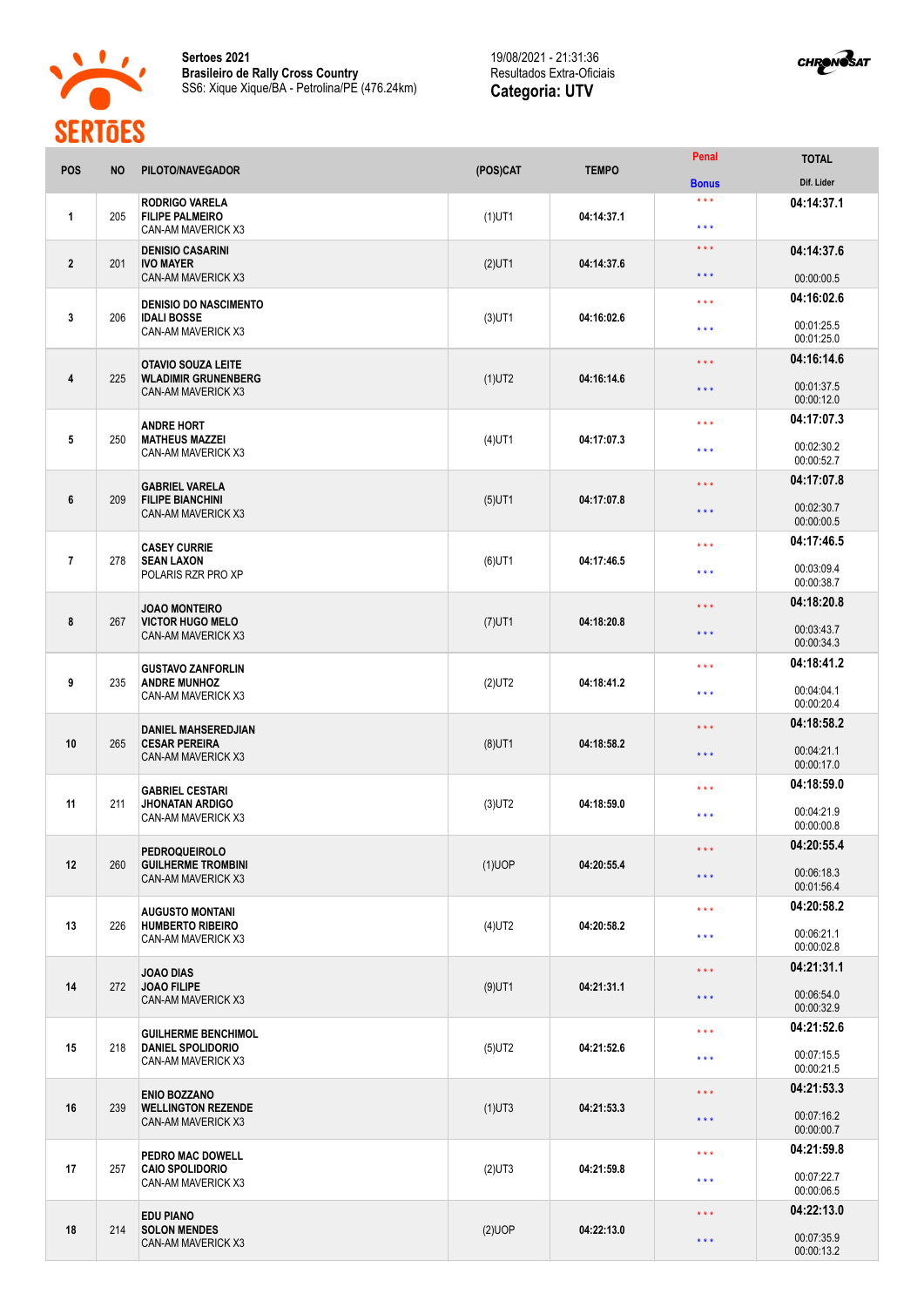| 19 | 220 | <b>JOAO PEDRO FRANCIOSI</b><br><b>CESAR VALANDRO</b>  | $(6)$ UT2  | 04:22:20.3 | $***$                   | 04:22:20.3               |
|----|-----|-------------------------------------------------------|------------|------------|-------------------------|--------------------------|
|    |     | CAN-AM MAVERICK X3                                    |            |            | $\star \star \star$     | 00:07:43.2<br>00:00:07.3 |
|    |     | <b>RODRIGO LUPPI</b>                                  |            |            | $\star \star \star$     | 04:22:31.5               |
| 20 | 202 | <b>MAYKEL JUSTO</b><br>CAN-AM MAVERICK X3             | $(10)$ UT1 | 04:22:31.5 | $\star$ $\star$ $\star$ | 00:07:54.4<br>00:00:11.2 |
|    |     | REINALDO VARELA                                       |            |            | $\star\star\star$       | 04:22:57.1               |
| 21 | 204 | <b>GUNNAR DUMS</b><br>CAN-AM MAVERICK X3              | $(3)$ UOP  | 04:22:57.1 | $\star \star \star$     | 00:08:20.0<br>00:00:25.6 |
|    |     | <b>MATHEUS GERMINIANI</b>                             |            |            | $\star$ $\star$ $\star$ | 04:23:01.6               |
| 22 | 227 | <b>JOAO SCHNORNBERGER</b><br>CAN-AM MAVERICK X3       | $(3)$ UT3  | 04:23:01.6 | $\star \star \star$     | 00:08:24.5<br>00:00:04.5 |
|    |     | <b>FILIPE CAMEIRINHA</b>                              |            |            | $\star \star \star$     | 04:23:12.4               |
| 23 | 271 | <b>NUNO MIGUEL FERNANDES</b><br>CAN-AM MAVERICK X3    | $(11)$ UT1 | 04:23:12.4 | $\star$ $\star$ $\star$ | 00:08:35.3<br>00:00:10.8 |
|    |     | <b>THIAGO TORRES</b>                                  |            |            | $\star \star \star$     | 04:23:13.2               |
| 24 | 219 | <b>EDUARDO SHIGA</b><br>POLARIS TURBO S               | $(7)$ UT2  | 04:23:13.2 | $\star \star \star$     | 00:08:36.1<br>00:00:00.8 |
|    |     | <b>ALEXANDRE MIGUEL</b>                               |            |            | $\star\star\star$       | 04:23:24.0               |
| 25 | 277 | <b>FAUSTO MOTA</b><br>CAN-AM MAVERICK X3              | $(12)$ UT1 | 04:23:24.0 | $\star \star \star$     | 00:08:46.9<br>00:00:10.8 |
|    |     | <b>JORGE WAGENFUHR</b>                                |            |            | $\star$ $\star$ $\star$ | 04:24:52.1               |
| 26 | 285 | <b>RODRIGO KHEZAM</b><br>CAN-AM MAVERICK X3           | $(1)$ UOV  | 04:24:52.1 | $\star \star \star$     | 00:10:15.0<br>00:01:28.1 |
|    |     | <b>LUIZ CLAUDIO PARENTE</b>                           |            |            | $\star \star \star$     | 04:24:55.1               |
| 27 | 275 | <b>RICARDO AMORIM</b><br>CAN-AM MAVERICK X3           | $(2)$ UOV  | 04:24:55.1 | $\star \star \star$     | 00:10:18.0<br>00:00:03.0 |
|    |     | <b>THIAGO FRAGA</b>                                   |            |            | $\star\star\star$       | 04:24:58.0               |
| 28 | 262 | <b>ALVARO AMARANTE</b><br>CAN-AM MAVERICK X3          | $(4)$ UT3  | 04:24:58.0 | $\star \star \star$     | 00:10:20.9<br>00:00:02.9 |
|    |     | <b>SILVIO MARTINS</b>                                 |            |            | $\star \star \star$     | 04:25:11.2               |
| 29 | 233 | <b>WINICIUS MARTINS</b><br>CAN-AM MAVERICK X3         | $(3)$ UOV  | 04:25:11.2 | $\star$ $\star$ $\star$ | 00:10:34.1<br>00:00:13.2 |
|    |     | <b>CHRISTIAN KLAWA</b>                                |            |            | $\star$ $\star$ $\star$ | 04:26:05.2               |
| 30 | 249 | <b>RICARDO DE CASTRO</b><br><b>CAN-AM MAVERICK X3</b> | $(8)$ UT2  | 04:26:05.2 | $\star \star \star$     | 00:11:28.1<br>00:00:54.0 |
|    |     | ALLAN CESTARI                                         |            |            | $\star$ $\star$ $\star$ | 04:26:15.9               |
| 31 | 212 | <b>WEIDNER MOREIRA</b><br>CAN-AM MAVERICK X3          | $(4)$ UOP  | 04:26:15.9 | $\star$ $\star$ $\star$ | 00:11:38.8<br>00:00:10.7 |
|    |     | <b>LUIS CARLOS NACIF</b>                              |            |            | $\star$ $\star$ $\star$ | 04:26:17.3               |
| 32 | 269 | <b>FAUSTO DALLAPE</b><br>CAN-AM MAVERICK X3           | $(4)$ UOV  | 04:26:17.3 | $***$                   | 00:11:40.2<br>00:00:01.4 |
|    |     | <b>WANDER GARCEZ</b>                                  |            |            | $\star$ $\star$ $\star$ | 04:26:47.5               |
| 33 | 244 | <b>FABIO ZELLER</b><br>CAN-AM MAVERICK X3             | $(5)$ UOV  | 04:26:47.5 | $\star$ $\star$ $\star$ | 00:12:10.4<br>00:00:30.2 |
|    |     | <b>MARCOS FINATO</b>                                  |            |            | $\star$ $\star$ $\star$ | 04:27:03.0               |
| 34 | 252 | <b>GUILHERME HOLANDA</b><br>CAN-AM MAVERICK X3        | $(6)$ UOV  | 04:27:03.0 | $\star$ $\star$ $\star$ | 00:12:25.9<br>00:00:15.5 |
|    |     | <b>LEANDRO FRACASSI</b>                               |            |            | $\star$ $\star$ $\star$ | 04:28:43.2               |
| 35 | 253 | <b>EDU COSTA</b><br>CAN-AM MAVERICK X3                | $(5)$ UT3  | 04:28:43.2 | $\star\star\star$       | 00:14:06.1<br>00:01:40.2 |
|    |     | <b>NELSON PIQUET</b>                                  |            |            | $\star\star\star$       | 04:29:16.9               |
| 36 | 224 | <b>FLAVIO FRANCA</b><br>CAN-AM MAVERICK X3            | $(9)$ UT2  | 04:29:16.9 | $\star$ $\star$ $\star$ | 00:14:39.8<br>00:00:33.7 |
|    |     | <b>EUCLIDES BENVENUTI</b>                             |            |            | $\star \star \star$     | 04:30:07.2               |
| 37 | 251 | <b>HENRY RITTER</b><br>CAN-AM MAVERICK X3             | $(7)$ UOV  | 04:30:07.2 | $\star\star\star$       | 00:15:30.1<br>00:00:50.3 |
|    |     | <b>MARYO KEMPES</b>                                   |            |            | $\star \star \star$     | 04:31:38.2               |
| 38 | 255 | JOSE DE DEUS BARBOSA<br><b>CAN-AM MAVERICK X3</b>     | $(6)$ UT3  | 04:31:38.2 | $\star$ $\star$ $\star$ | 00:17:01.1<br>00:01:31.0 |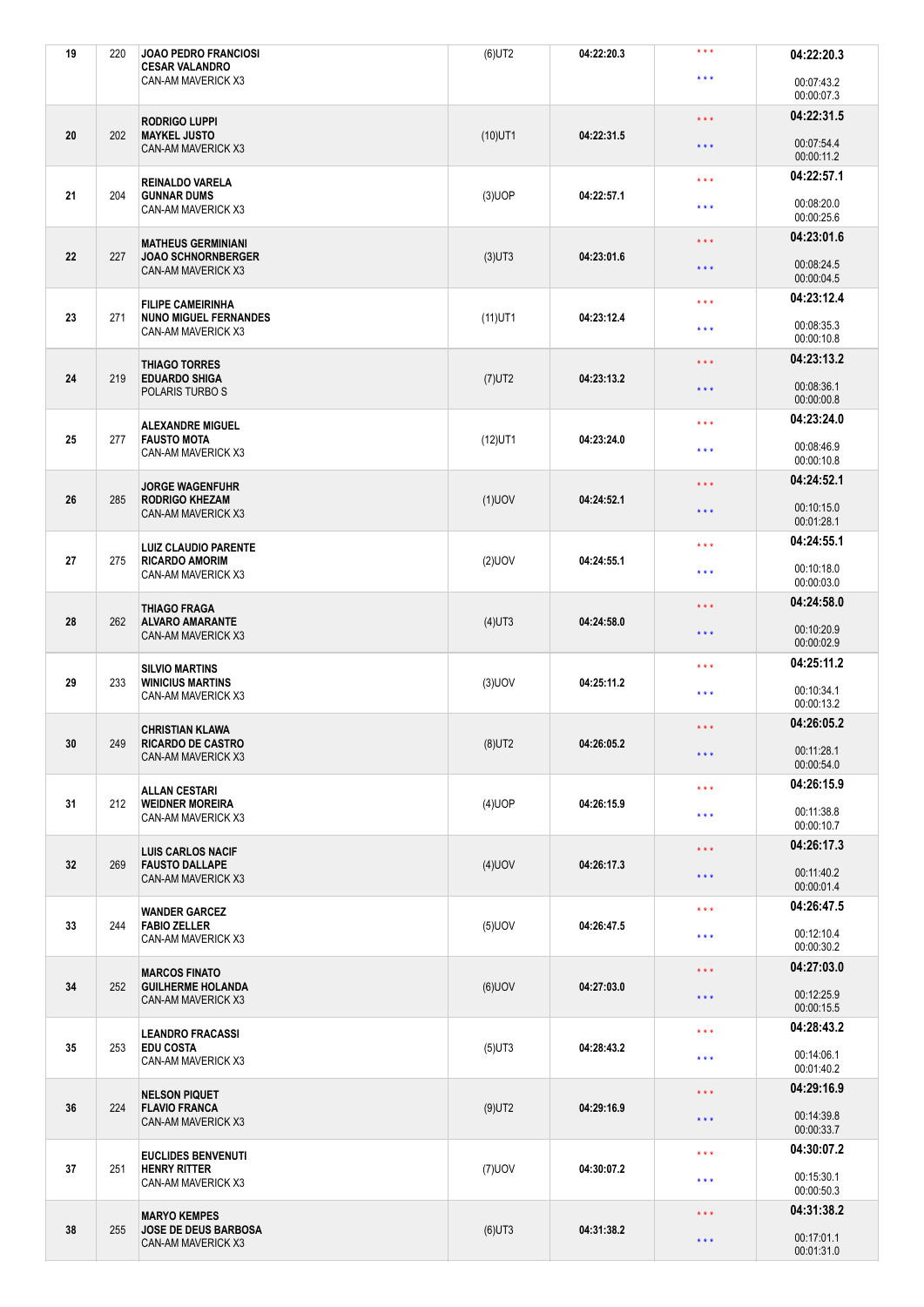| 39 | 221 | <b>JOSE RUFINO NETO</b><br><b>JOSE ARISTOTELES FIUZA</b>    | $(5)$ UOP  | 04:31:41.1              | $***$                   | 04:31:41.1               |
|----|-----|-------------------------------------------------------------|------------|-------------------------|-------------------------|--------------------------|
|    |     | CAN-AM MAVERICK X3                                          |            |                         | $* * *$                 | 00:17:04.0<br>00:00:02.9 |
|    |     | <b>ARISTIDES MAFRA</b>                                      |            |                         | $\star$ $\star$ $\star$ | 04:32:02.0               |
| 40 | 217 | <b>BRENO REZENDE</b><br><b>CAN-AM MAVERICK X3</b>           | $(13)$ UT1 | 04:32:02.0              | $\star$ $\star$ $\star$ | 00:17:24.9<br>00:00:20.9 |
|    |     | <b>DALTRO MARONEZI</b>                                      |            |                         | $\star$ $\star$ $\star$ | 04:32:07.6               |
| 41 | 263 | <b>LUCIANI MARONEZI</b><br>CAN-AM MAVERICK X3               | $(8)$ UOV  | 04:32:07.6              | $\star \star \star$     | 00:17:30.5<br>00:00:05.6 |
|    |     | <b>MARKUS DE WIT</b>                                        |            |                         | $\star$ $\star$ $\star$ | 04:32:10.2               |
| 42 | 215 | <b>GIOVANI BORDIN</b><br>CAN-AM MAVERICK X3                 | $(10)$ UT2 | 04:32:10.2              | $\star$ $\star$ $\star$ | 00:17:33.1<br>00:00:02.6 |
|    |     | PEDRO HENRIQUE TEIXEIRA                                     |            |                         | $\star \star \star$     | 04:33:12.7               |
| 43 | 256 | PAULO HENRIQUE COSTA<br>CAN-AM MAVERICK X3                  | $(7)$ UT3  | 04:33:12.7              | $\star \star \star$     | 00:18:35.6<br>00:01:02.5 |
| 44 | 247 | <b>DANIEL GONCALVES</b>                                     |            |                         | $\star$ $\star$ $\star$ | 04:33:45.5               |
|    |     | <b>MARCELO CARESTIATO</b><br><b>CAN-AM MAVERICK X3</b>      | $(9)$ UOV  | 04:33:45.5              | $\star$ $\star$ $\star$ | 00:19:08.4<br>00:00:32.8 |
|    |     | <b>KAIQUE BENTIVOGLIO</b>                                   |            |                         | $\star \star \star$     | 04:34:15.3               |
| 45 | 213 | <b>ARMANDO MIRANDA</b><br>POLARIS RZR PRO XP                | $(11)$ UT2 | 04:34:15.3              | $\star \star \star$     | 00:19:38.2<br>00:00:29.8 |
|    |     | <b>GILVANDO BARBOSA</b>                                     |            |                         | $\star$ $\star$ $\star$ | 04:34:24.0               |
| 46 | 281 | <b>GEORGE HAMILTON</b><br>CAN-AM MAVERICK X3                | $(8)$ UT3  | 04:34:24.0              | $\star \star \star$     | 00:19:46.9<br>00:00:08.7 |
|    |     | <b>LEANDRO TORRES</b>                                       |            |                         | $\star \star \star$     | 04:34:29.8               |
| 47 | 208 | <b>JOAO ARENA</b><br>POLARIS TURBO S                        | $(6)$ UOP  | 04:34:29.8              | $***$                   | 00:19:52.7<br>00:00:05.8 |
|    |     | JOSE DAGOBERTO DE MELO                                      |            |                         | $\star$ $\star$ $\star$ | 04:35:51.0               |
| 48 | 274 | <b>HUGO DE ARAUJO</b><br><b>CAN-AM MAVERICK X3</b>          | $(12)$ UT2 | 04:35:51.0              | $\star \star \star$     | 00:21:13.9<br>00:01:21.2 |
|    |     | <b>EDUARDO MARINI</b>                                       |            | $\star$ $\star$ $\star$ | 04:36:58.5              |                          |
| 49 | 273 | <b>GABRIEL MARTINS</b><br>CAN-AM MAVERICK X3                | $(13)$ UT2 | 04:36:58.5              | $\star \star \star$     | 00:22:21.4<br>00:01:07.5 |
|    |     | <b>ARNALDO MONTEIRO</b>                                     |            |                         | $\star\star\star$       | 04:38:00.3               |
| 50 | 279 | <b>NUNO MORAIS</b><br><b>CAN-AM MAVERICK X3</b>             | $(10)$ UOV | 04:38:00.3              | $***$                   | 00:23:23.2<br>00:01:01.8 |
|    |     | <b>CARLOS EDUARDO MELO</b>                                  |            |                         | $\star \star \star$     | 04:38:30.9               |
| 51 | 241 | <b>GEORGE MARTINS</b><br>CAN-AM MAVERICK X3                 | $(7)$ UOP  | 04:38:30.9              | $\star \star \star$     | 00:23:53.8<br>00:00:30.6 |
|    |     | <b>LUIS TIBURCIO DE MELO</b>                                |            |                         | $\star\star\star$       | 04:40:10.1               |
| 52 | 223 | <b>ARTUR TEIXEIRA</b><br><b>CAN-AM MAVERICK X3</b>          | $(14)$ UT2 | 04:40:10.1              | $\star$ $\star$ $\star$ | 00:25:32.1<br>00:01:39.2 |
|    |     | <b>RICARDO FRAGNANI</b>                                     |            |                         | 00:03:00.0              | 04:42:06.6               |
| 53 | 258 | <b>FERNANDO HENRIQUE BETTIN</b><br>CAN-AM MAVERICK X3       | $(9)$ UT3  | 04:39:06.6              | $\star \star \star$     | 00:27:29.5<br>00:01:56.5 |
|    |     | <b>ALEX BUCHHEIM</b>                                        |            |                         | $\star\star\star$       | 04:42:16.4               |
| 54 | 237 | <b>MIGUEL FALCAO</b><br>CAN-AM MAVERICK X3                  | $(11)$ UOV | 04:42:16.4              | $\star$ $\star$ $\star$ | 00:27:39.3<br>00:00:09.8 |
|    |     | <b>MARCELO WEYNE</b>                                        |            |                         | $\star \star \star$     | 04:42:17.7               |
| 55 | 286 | <b>ANDRE BALLA</b><br>CAN-AM MAVERICK X3                    | $(12)$ UOV | 04:42:17.7              | $\star\star\star$       | 00:27:40.6<br>00:00:01.3 |
|    |     | <b>BRUNO LEONARDO</b><br>PEDRO EURICO<br>CAN-AM MAVERICK X3 | $(10)$ UT3 | 04:43:18.1              | $\star$ $\star$ $\star$ | 04:43:18.1               |
| 56 | 240 |                                                             |            |                         | $***$                   | 00:28:40.1<br>00:01:00.4 |
|    |     | <b>HELENA DEYAMA</b>                                        |            |                         | $\star$ $\star$ $\star$ | 04:43:40.5               |
| 57 | 248 | <b>CRISTINA POSSETTI</b><br>CAN-AM MAVERICK X3              | $(13)$ UOV | 04:43:40.5              | $\star \star \star$     | 00:29:03.4<br>00:00:22.4 |
|    |     | <b>ROBERTO VILELA FRANCA</b>                                |            |                         | $\star\star\star$       | 04:43:59.2               |
| 58 | 270 | <b>ROSANA DE LIMA SOARES</b><br>CAN-AM MAVERICK X3          | $(11)$ UT3 | 04:43:59.2              | $\star$ $\star$ $\star$ | 00:29:22.1<br>00:00:18.7 |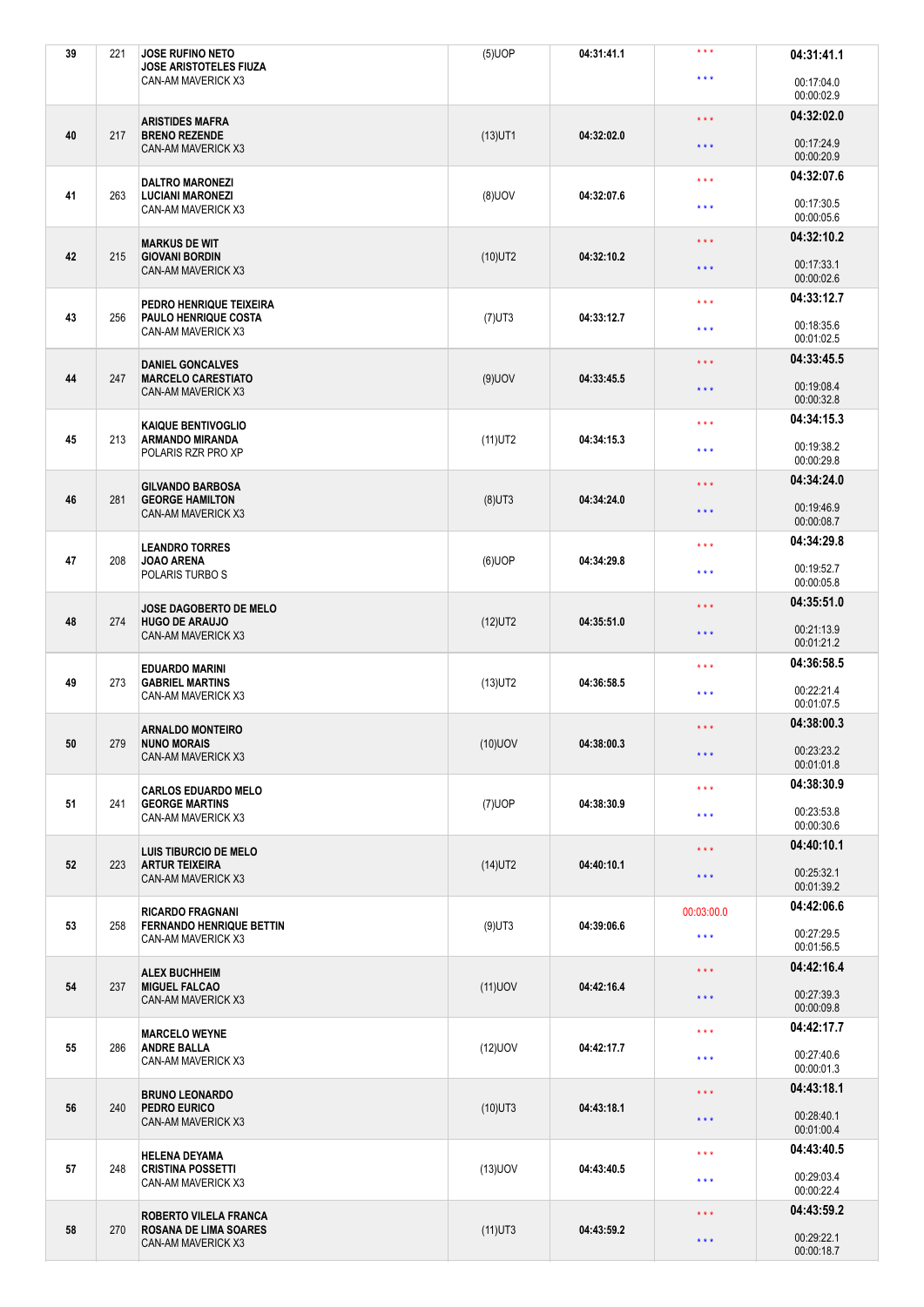| 59 | 266 | <b>GLAUBER FERNANDES</b><br><b>CLAUDIA GRANDI</b>       | $(12)$ UT3 | 04:45:38.3          | $***$                   | 04:45:38.3               |
|----|-----|---------------------------------------------------------|------------|---------------------|-------------------------|--------------------------|
|    |     | CAN-AM MAVERICK X3                                      |            |                     | $\star \star \star$     | 00:31:01.2<br>00:01:39.1 |
|    |     | <b>WAGNER JOVENAL</b>                                   |            |                     | $\star$ $\star$ $\star$ | 04:46:36.5               |
| 60 | 242 | <b>FLAVIO TOLEDO</b><br>CAN-AM MAVERICK X3              | $(13)$ UT3 | 04:46:36.5          | $\star\star\star$       | 00:31:59.4<br>00:00:58.2 |
|    |     | <b>FABRICIO GOMES</b>                                   |            |                     | $\star$ $\star$ $\star$ | 04:47:01.4               |
| 61 | 288 | <b>THAYS AMELIA</b><br>CAN-AM MAVERICK X3               | $(14)$ UT3 | 04:47:01.4          | $\star \star \star$     | 00:32:24.3<br>00:00:24.9 |
|    |     | <b>LEONARDO CASTRO</b>                                  |            |                     | $\star$ $\star$ $\star$ | 04:47:50.3               |
| 62 | 232 | <b>JOAO VICTOR RIBEIRO</b><br>CAN-AM MAVERICK X3        | $(15)$ UT2 | 04:47:50.3          | $\star$ $\star$ $\star$ | 00:33:13.2<br>00:00:48.9 |
| 63 | 259 | <b>RICARDO GALLI</b><br><b>ARTHUR GOMES CARNEIRO</b>    | $(15)$ UT3 | 04:48:57.6          | $\star \star \star$     | 04:48:57.6               |
|    |     | CAN-AM MAVERICK X3                                      |            |                     | $\star \star \star$     | 00:34:20.5<br>00:01:07.3 |
| 64 | 284 | <b>EDUARDO TEIXEIRA</b><br><b>TULIO TANIGUCHI</b>       | $(14)$ UOV | 04:45:54.4          | 00:04:00.0              | 04:49:54.4               |
|    |     | CAN-AM MAVERICK X3                                      |            |                     | $\star$ $\star$ $\star$ | 00:35:17.3<br>00:00:56.8 |
|    | 280 | <b>ITALO SANTIAGO</b><br><b>LINCOLN DIEGO CIRQUEIRA</b> |            |                     | $\star \star \star$     | 04:53:57.3               |
| 65 |     | CAN-AM MAVERICK X3                                      | $(16)$ UT3 | 04:53:57.3          | $\star \star \star$     | 00:39:20.2<br>00:04:02.9 |
|    |     | PAULO CLOSS                                             |            |                     | $\star$ $\star$ $\star$ | 05:00:52.4               |
| 66 | 276 | <b>PAULO EDGAR CLOSS</b><br>CAN-AM MAVERICK X3          | $(15)$ UOV | 05:00:52.4          | $\star$ $\star$ $\star$ | 00:46:15.3<br>00:06:55.1 |
|    |     | <b>LEONARDO ISHIZUKA</b>                                |            |                     | $\star \star \star$     | 05:11:55.4               |
| 67 | 291 | <b>CLAUDIO BIENEMANN</b><br>CAN-AM MAVERICK X3          | $(17)$ UT3 | 05:11:55.4          | $\star \star \star$     | 00:57:18.3<br>00:11:03.0 |
|    |     | <b>LELIO CARNEIRO</b>                                   |            |                     | $\star$ $\star$ $\star$ | 06:00:43.4               |
| 68 | 243 | <b>WEBERTH MOREIRA</b><br>CAN-AM MAVERICK X3            | $(18)$ UT3 | 06:00:43.4          | $\star$ $\star$ $\star$ | 01:46:06.3<br>00:48:48.0 |
|    |     | <b>FREDERICO MACEDO</b>                                 |            | $\star \star \star$ | 06:03:48.1              |                          |
|    |     |                                                         |            |                     |                         |                          |
| 69 | 289 | <b>NICKOLAS POMBO</b><br>GIAFFONE EXO NB-HYBRID         | $(1)$ UEX  | 06:03:48.1          | $\star\star\star$       | 01:49:10.1<br>00:03:04.7 |
|    |     | <b>WILKER CAMPOS</b>                                    |            |                     | 00:31:00.0              | 07:01:00.0               |
| 70 | 264 | <b>LAURO SOBREIRA</b><br>CAN-AM MAVERICK X3             | $(16)$ UT2 | 06:30:00.0          | $\star\star\star$       | 02:46:22.9<br>00:57:11.9 |
|    |     | <b>RICARDO MARIOTTI</b>                                 |            |                     | 01:51:00.0              | 07:02:12.2               |
| 71 | 268 | <b>GABRIEL BISSOTTO</b><br>CAN-AM MAVERICK X3           | $(16)$ UOV | 05:11:12.2          | $\star$ $\star$ $\star$ | 02:47:35.1<br>00:01:12.2 |
|    |     | <b>ROBERTO KELLER</b>                                   |            |                     | 02:14:00.0              | 07:05:17.0               |
| 72 | 207 | <b>RICARDO MAGNAGO</b><br>CAN-AM MAVERICK X3            | $(17)$ UT2 | 04:51:17.0          | $\star$ $\star$ $\star$ | 02:50:39.9<br>00:03:04.8 |
|    |     | <b>FABIO PIRONDI</b>                                    |            |                     | 01:19:00.0              | 07:45:46.9               |
| 73 | 222 | <b>MARCELO RITTER</b><br>CAN-AM MAVERICK X3             | $(18)$ UT2 | 06:26:46.9          | $\star\star\star$       | 03:31:09.8<br>00:40:29.9 |
|    |     | <b>CRISTIAN DOMECG</b>                                  |            |                     | 05:00:00.0              | 11:30:00.0               |
| 74 | 231 | <b>JOAO LUIS STAL</b><br>CAN-AM MAVERICK X3             | $(19)$ UT2 | 06:30:00.0          | $\star$ $\star$ $\star$ | 07:15:22.9<br>03:44:13.1 |
|    |     | <b>DANIEL MASILI GOMES</b>                              |            |                     | 05:45:00.0              | 12:15:00.0               |
| 75 | 290 | <b>HELDER SIQUEIRA</b><br>CAN-AM MAVERICK X3            | $(17)$ UOV | 06:30:00.0          | $\star\star\star$       | 08:00:22.9<br>00:45:00.0 |
|    |     | <b>MIGUEL MARIOTTI</b>                                  |            |                     | 06:30:00.0              | 13:00:00.0               |
| 76 | 245 | <b>CLAUDIO RIESER</b><br>CAN-AM MAVERICK X3             | $(19)$ UT3 | 06:30:00.0          | $\star\star\star$       | 08:45:22.9<br>00:45:00.0 |
|    |     | <b>CRISTIANO BATISTA</b>                                |            |                     | 10:30:00.0              | 17:00:00.0               |
| 77 | 210 | <b>ROBLEDO NICOLETTI</b><br>CAN-AM MAVERICK X3          | $(8)$ UOP  | 06:30:00.0          | $\star$ $\star$ $\star$ | 12:45:22.9<br>04:00:00.0 |
| 78 | 216 | <b>TOMAS LUZA</b><br><b>ANA PAULA FRANCIOSI</b>         | $(20)$ UT2 | 06:30:00.0          | 10:30:00.0              | 17:00:00.0               |